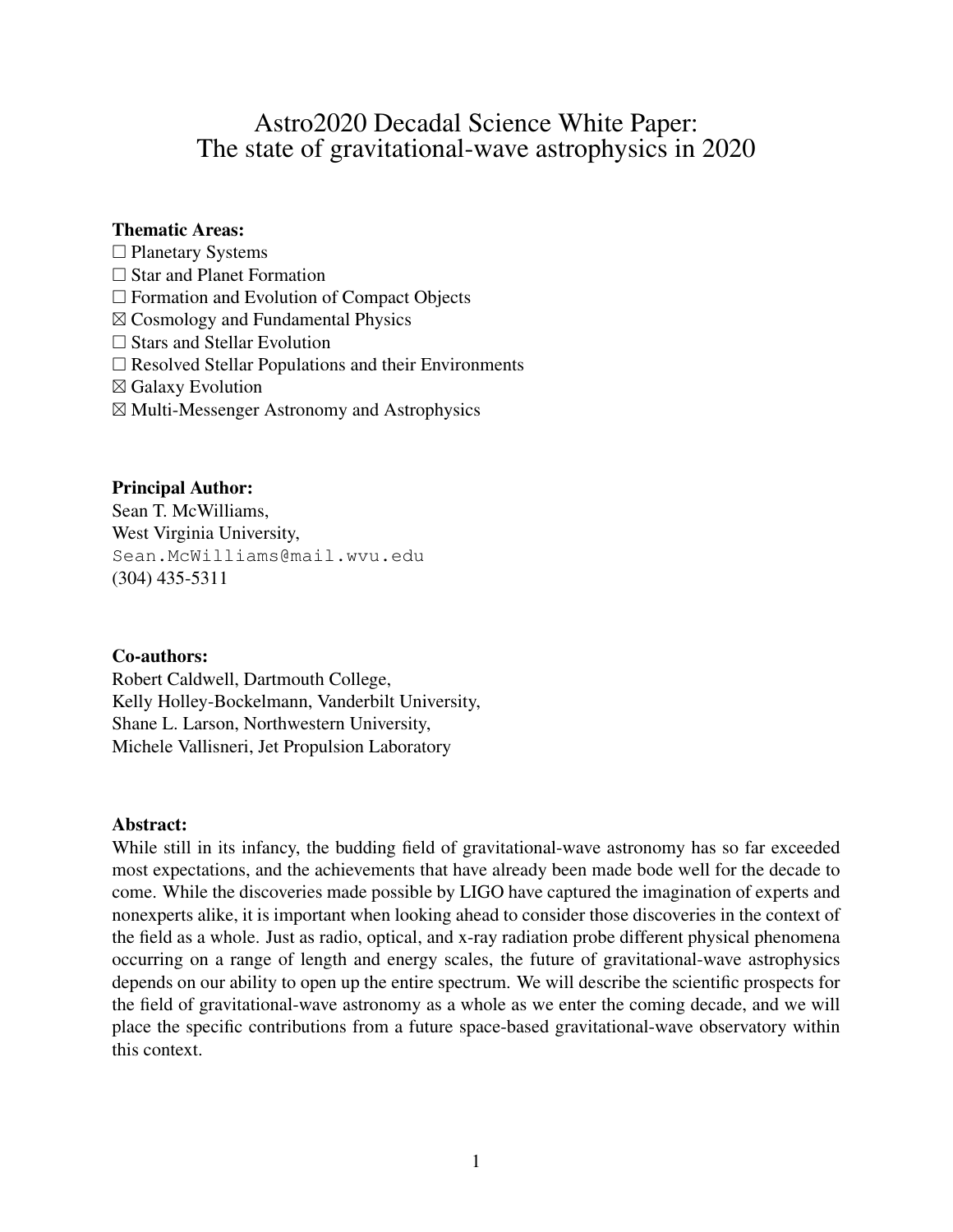## Introduction:

The field of gravitational-wave (GW) astrophysics has witnessed tremendous progress in the past few years, starting with the extraordinary successes of Advanced LIGO in making the first direct detection in 2015 [1], followed by the first observation of gravitational waves and light from a common source by Advanced LIGO (hereafter LIGO) and Advanced Virgo in 2017 [2, 3]. At the same time, both Cosmic Microwave Background (CMB) experiments and Pulsar Timing Arrays (PTAs) are closing in on sensitivity levels where they may reasonably expect to see a signal. In addition, the success of LISA Pathfinder in exceeding its own performance target in 2016 [4], and ultimately exceeding the final LISA performance target in 2018 [5] has solidified confidence in the viability of space-based gravitational-wave observation. As a result of these and other developments, the landscape for gravitational-wave science is very different than it was a decade ago.

# 1 Ground-based facilities

The subfield of ground-based laser interferometers, which includes LIGO and its planned upgrades and future proposed facilities like Voyager, Cosmic Explorer, and the Einstein Telescope [6], probe gravitational wave frequencies of Hz-kHz. The principal phenomena expected in this band are the inspirals and merger-ringdowns of binaries containing neutron stars and stellar- and intermediatemass black holes. The results from LIGO to date suggest that black-hole binaries are and will continue to be the most common observed source, because although they are intrinsically more rare, their larger masses compared to neutron stars make them visible to greater distances. During the most recent observing run, the LIGO network of detectors had sufficient sensitivity to observe stellar black-hole binaries out to distances of several Gpc, and to observe neutron-star binaries out to hundreds of Mpc [7].

In the near future, the current Advanced LIGO and Advanced Virgo facilities are poised to reach their design sensitivities, with additional facilities having comparable sensitivities slated to join the worldwide network over the next several years. In addition, funding has already been approved to begin the next phase of facility upgrades. As early as 2024, these upgrades to the LIGO instruments, dubbed "A+", will have the capability to observe even farther: approaching 1 Gpc for neutron-star binaries and beyond a redshift of 1 for stellar-mass black-hole binaries like those that have already been observed [8]. Additional proposed upgrades to the existing facilities could allow the sensitivity to reach the quantum noise limit down to 5 Hz, which would allow the observation of stellar- and intermediate-mass black-hole binaries out to a redshift of 6, and to localize binaries containing neutron stars to a far smaller area on the sky, which will greatly enhance the prospects for observing electromagnetic counterparts [9].

In addition to informing our understanding of the distributions of black holes and neutron stars out to those distances, we can infer their environments and formation mechanisms based on their measured masses, spins, and orbital eccentricities. Observing neutron stars will eventually give us insights into their equation of state, through its effect on the tidal dissipation of energy during the inspiral, and the disruption of the star in the presence of a small enough black holes tidal field. Observing black holes in such a strong-field regime will provide ever-improving tests of general relativity, and may eventually uncover signs of deviations from general relativistic predictions that are indicative of new physics.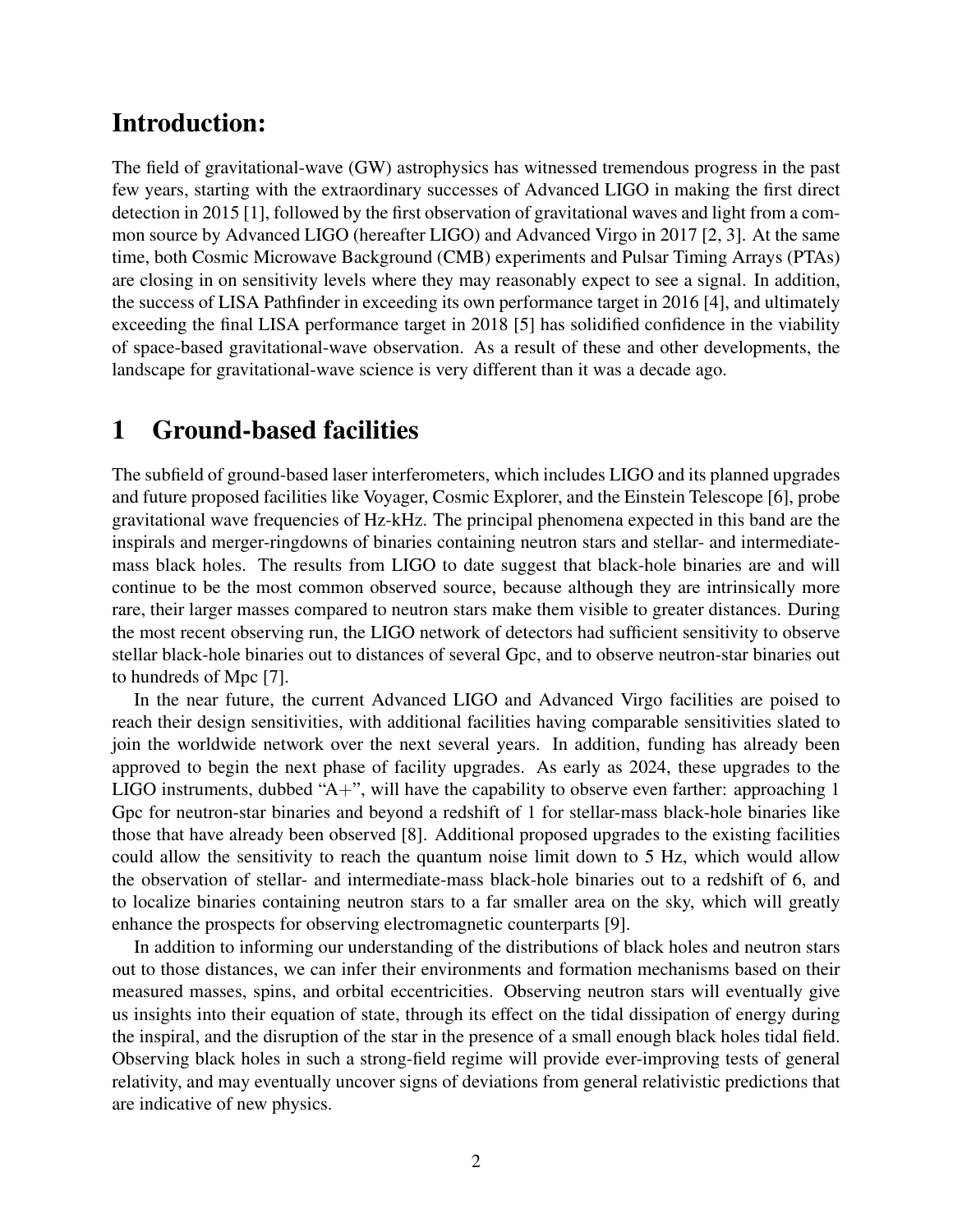One of the highlights in this emerging field over the last few years has been the observation of a complete spectrum of electromagnetic emission [10] coinciding with the first (and as of 2019, only) detection of a neutron-star binary [11]. This event was closer and therefore louder in gravitational waves than was generally expected for this first event, which made it possible to observe its radio and optical emission, and yet it was also visible in x- and gamma-rays, despite being far closer than any other observed gamma-ray burst before or since [12]. With the combined information from both types of radiation, we were able to confirm that neutron-star mergers are the progenitor of short gamma-ray-bursts, and that these events are primarily responsible for creating most of the heavy elements in our Universe. This event was also used to constrain the Hubble constant in a new and systematically different way [13]; this method, when applied to more sources in the future, will eventually help clarify the existing disparity between measurements of the Universe's expansion made using data from Planck, and measurements that rely on the use of supernovae as standard candles.

## 2 CMB polarization

While LIGO has made the only direct observation of gravitational waves so far, advances in other wavelengths, using very different methods from LIGO, have reached levels of sensitivity where it is not unreasonable to expect a signal, and the continued absence of a detectable signal places interesting limits on otherwise viable theories of the early Universe [14, 15]. Gravitational waves with cosmological-scale wavelengths leave a unique pattern, referred to as B modes, in the anisotropy pattern of the CMB polarization [16]. Detection of this primordial signal would have profound implications for the theory of the early Universe. Sensitivity to B-mode polarization in the CMB has dramatically improved in recent years, and further improvements are underway. These measurements probe the amount of energy in the very early Universe that was contained in gravitational waves, and therefore provide a snapshot of the state of the Universe as it exited its inflationary phase. These waves redshift with the cosmic expansion, so that the CMB signal is dominated by wavelengths on the scale of the cosmological horizon at the time of last scattering and again at reionization. These timescales translate into large angular scales in the present day.

There are a number of CMB polarization experiments pursuing the large-angle B-mode signal, looking for signs of a primordial background of gravitational waves. Current ground-based efforts include BICEP3 [17], CLASS [18], Polar Bear and the Simons Array [19]. Large experiments are also getting underway, including the Simons Observatory [20] and the CMB-S4 collaboration [21]. Balloon-borne experiments include Spider [22] and the proposed PIPER [23], and satellite missions that are under study include LiteBird (JAXA) [24] and PICO (NASA) [25].

## 3 Pulsar timing arrays

At frequencies from 1-100 nHz, three different pulsar timing arrays (PTAs), the European PTA, North American Nanohertz Gravitational Wave Observatory (NANOGrav), and the Parkes PTA, have all reached sensitivities that have begun to constrain theoretical predictions to varying degrees. The primary target of these observatories is a stochastic broadband signal resulting from the combination of signals from the billions of tightly bound supermassive black-hole binaries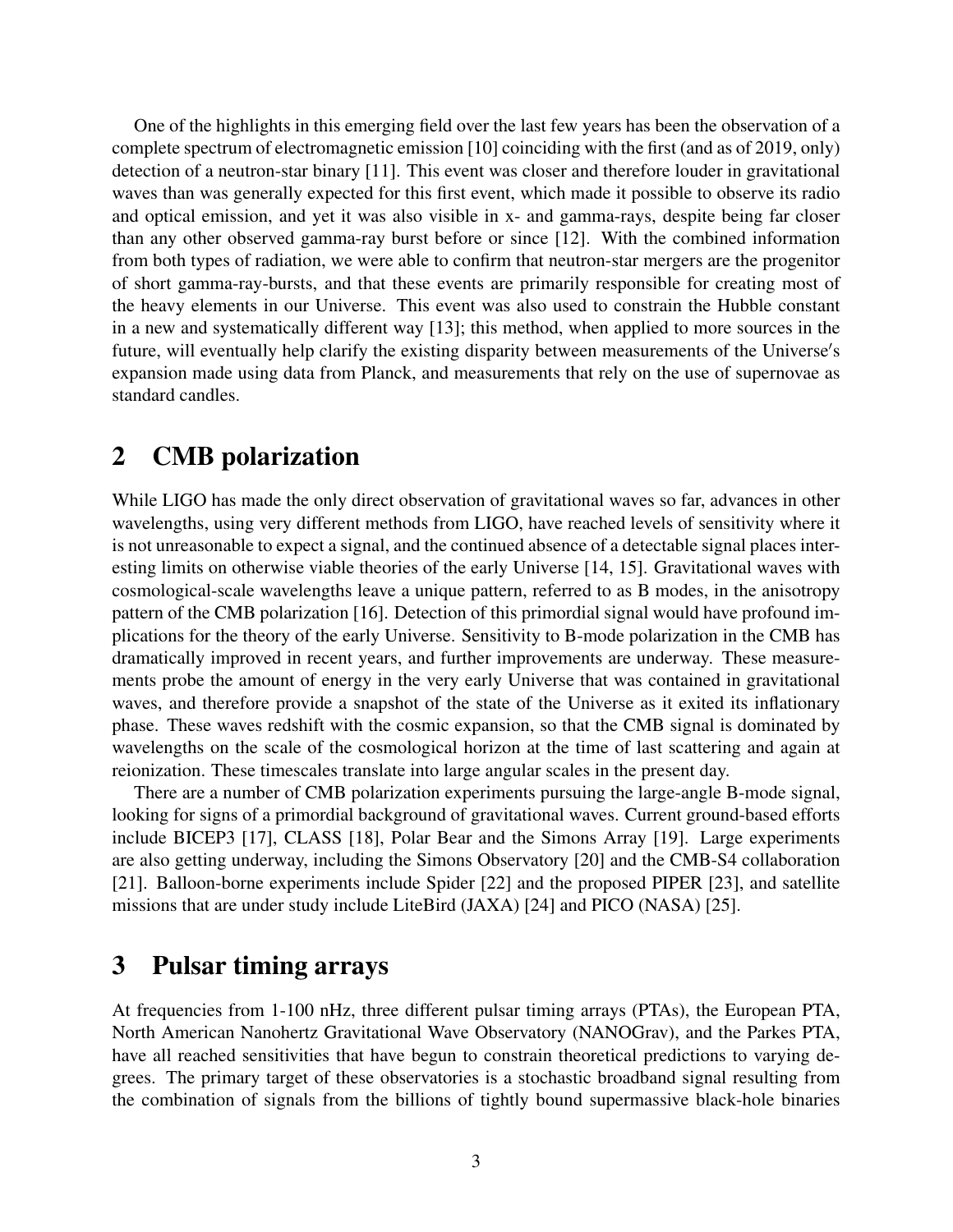throughout the Universe, with the dominant contribution expected to come from binaries at and above a billion solar masses at  $z \leq 1$ . These binaries are evolving very slowly and are nearly monochromatic over the duration of current data sets.

The NANOGrav [26] and Parkes [27] PTAs have independently published limits on a stochastic signal that are inconsistent with theoretical expectations for the case of purely gravitationally interacting binaries whose masses are assumed from empirical correlations between black hole and galaxy properties that assume relatively large black hole masses. Most recently, NANOGrav limits have reached the levels where uncertainties in the solar system ephemeris had become a limiting uncertainty, such that the data must now be used to simultaneously account for errors in the ephemeris in addition to any potential correlated signal such as would be caused by a gravitationalwave signal [28].

Over the next few years, additional data will confirm or refute the presence of a signal. Initially, detection evidence will primarily come from a very narrow band, but over time, additional frequencies will become detectable, allowing us to measure the spectrum of the stochastic signal. The shape and variance of this spectrum will contain information about the mechanism driving binary inspiral at these frequencies, such as gravitational radiation or gas and stellar interactions, as well as information about the distribution of binary properties that contribute most to the signal [29]. In addition to the stochastic contribution that is expected to be the first observable signal in the data, PTAs may eventually observe several other classes of source. PTAs should be able to identify individual signals from the most massive and closest binaries [30], and if a massive and nearby binary were to actually merge, PTAs could potentially observe a counterpart to the merger signal in the form of a nonlinear memory [31], whereby the higher-frequency gravitational waves sourced by the merger themselves source a gravitational-wave signature at lower frequencies, which is potentially visible in the PTA band. Apart from signals driven by supermassive black-hole binaries, more exotic sources like cosmic strings and primordial stochastic backgrounds predicted by some theories beyond the standard model could be observed [28].

## 4 Space-based facilities

The frequency band above PTAs and below LIGO is the domain of space-based observatories. PTA sensitivity unavoidably degrades at high frequencies, since white noise in the timing residuals, which are their actual observable, result in a strain sensitivity that strongly favors low frequencies. Similarly, the seismic wall presents a fundamental limit at low frequencies for LIGO and future upgrades, where advanced seismic isolation techniques can push seismic noise below other noise sources over a modest range of frequencies, but no proposed technology can suppress the noise below a few Hz. Filling as much of the band between 100 nHz and 1 Hz as possible requires a broadband instrument, and avoiding a seismic wall requires going into space. This reality has been understood for some time, and motivated the conception of a space-based laser interferometer. However, even demonstrating that an instrument can be adequately isolated from any other disturbances in the absence of seismic noise, requires that you fly an instrument in space.

The need for this technology demonstration was finally satisfied with the flight of LISA Pathfinder, which succeeded beyond even its designers' wildest expectations. Pathfinders design requirements on strain sensitivity were an order of magnitude less stringent than the final LISA requirement, and no requirements were made below 1 mHz. However, not only did Pathfinder exceed its own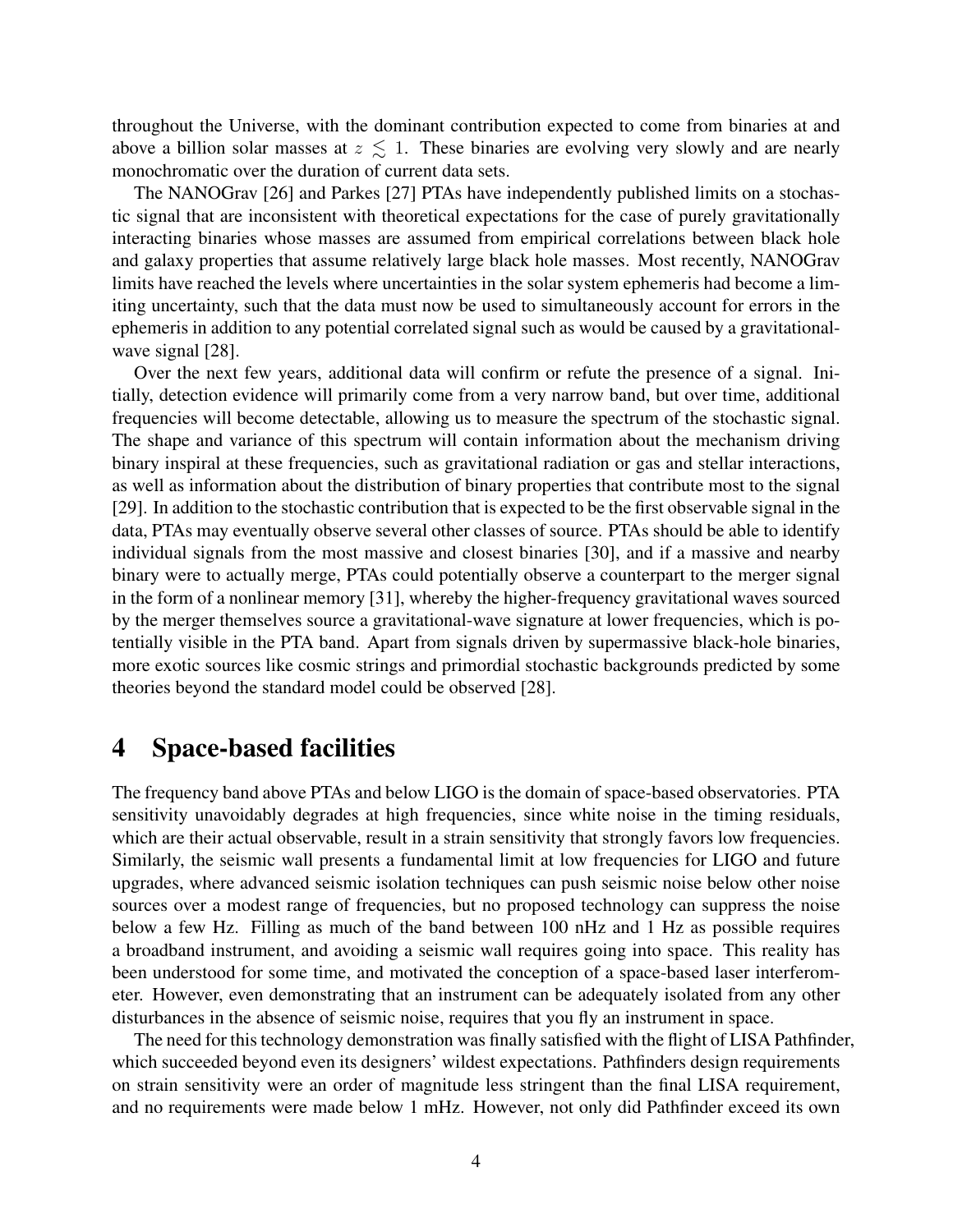requirements, but it has exceeded the LISA design requirements as well, and has done so not only above 1 mHz, but across the entire frequency band covered by LISA.

With the tremendous success of LISA Pathfinder, the technology required to build LISA is at an advanced state of readiness for a large mission planned for launch in 2034. In the previous decade, the Astro2010 decadal survey recommended LISA as a priority among L-class missions, but made that recommendation contingent on a successful demonstration of disturbance reduction in space by Pathfinder. Multiple times, in previous decadal surveys as well as internal NASA and ESA competitions such as the Beyond Einstein Program Assessment Committee, the lack of a successful technology demonstration by Pathfinder was raised as the single greatest risk facing LISA. With the success of Pathfinder, this final concern has not only been addressed, but has been completely put to rest, paving the way for the full LISA mission.

Europe has continued to make progress, not only through their leadership on Pathfinder, but by advancing LISA as one of its own L-class priorities. In 2013, ESA identified the gravitational universe as its third science theme, and in June of 2017, the LISA mission concept was selected to fulfill this science theme. Meanwhile, in the U.S., the mid-decadal review of Astro2010 released its report in 2016 [32], just after LIGO's discovery of gravitational waves and LISA Pathfinder initial demonstration that it had exceeded its design requirements. Citing these successes, the review panel advised NASA to restore full support for LISA in the U.S., so that the U.S. community could be a strong technical and scientific partner. A restoration of NASA's role in LISA, even as a minority partner, is essential to providing the U.S. community with opportunities to make technical contributions and gain insights on design and operation, and to facilitate necessary contributions from the U.S. community.

The science expected from LISA bridges the gap between PTAs and LIGO in a number of ways, which will be detailed extensively in other white papers. Briefly, among its principal science targets, LISA can observe the inspirals and mergers of massive black-hole binaries throughout the visible Universe. Outside the range between  $10^4 - 10^8$  solar masses, LISA can still observe black-hole binaries to substantial distances. Specifically, LISA could observe the merger of any supermassive binary that would be visible as a resolvable binary or a nonlinear memory event by PTAs. Both through its observation of more distant, lower-mass sources as well as the most massive nearby sources, LISA will provide an ideal complement to the science provided by PTAs. Within the paradigm of hierarchical structure formation, the massive nearby PTA sources were assembled through some combination of accretion and mergers by more distant, lower-mass LISA sources. In terms of the life cycle of a very massive binary, PTAs provide information about the early inspiral of the nearby population, and LISA observes the late inspiral and final merger of the more distant massive population, as well as any rare nearby massive sources that merge. For the most nearby sources, this final merger itself drives a nonlinear memory signal that could be observable by PTAs. While the event rates for nonlinear memory are not very encouraging, LISA is expected to observe hundreds of mergers, most or all of which will be far, far louder, relative to instrument noise, than can be achieved by ground-based observatories. As such, LISA presents the best opportunity, by far, to probe the strong-field, nonlinear domain of highly dynamical gravity [33, 34].

For masses below  $10^4$  solar masses, LISA can still observe binaries to substantial distances. For instance, GW150914, Advanced LIGO's first directly detected source, would have been visible earlier in its inspiral by LISA [35]. This complementarity between LISA and any contemporary ground-based observatory presents a number of exciting scientific opportunities. For instance,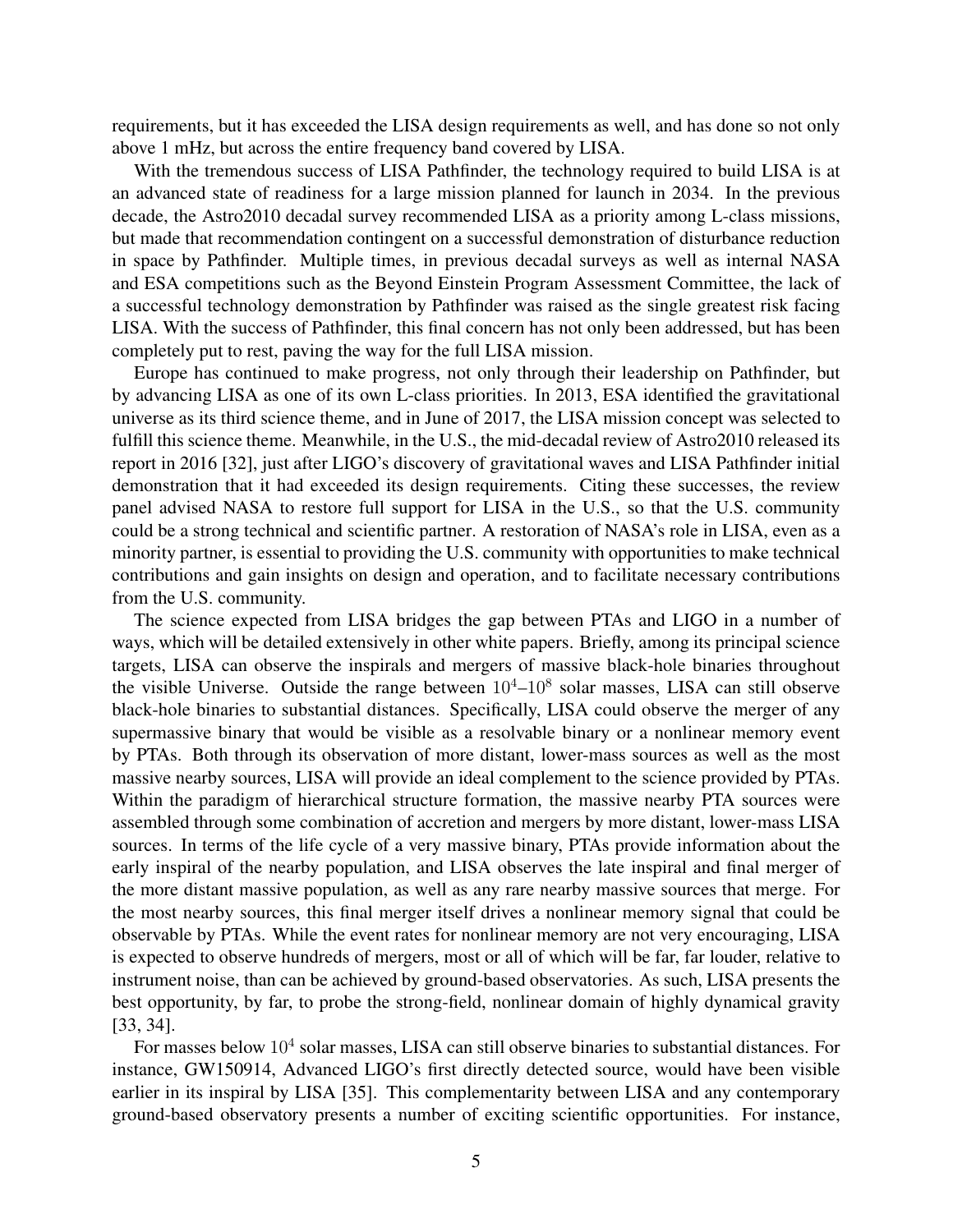LISA will be able to provide precise sky locations months or even years before merger, allowing electromagnetic observatories to monitor for counterparts that might precede, as well as follow, the merger event. In addition, whereas sources are likely to be on orbits with very low eccentricity once they reach the LIGO band, sources formed in highly dynamical environments like globular clusters could have sizable eccentricities in the LISA band, so observing that epoch would greatly inform our understanding of the formation mechanisms for these sources [36].

Aside from the extremely rich astrophysics and fundamental physics that LISA can probe for massive binaries, LISA is expected to observe the infall of stellar-mass black holes into supermassive black holes, referred to as extreme mass ratio inspirals (EMRIs). These events complement the observation of comparable-mass mergers, in that the stellar black hole serves as an effective test mass, probing the essentially static spacetime of the supermassive black hole. In this way, EMRIs provide an equally strong-field probe, but of a system that is well understood analytically both within general relativity (GR) and within an ever-increasing number of alternative theories. Therefore, these events can be leveraged as laboratories for placing limits on deviations from GR, or possibly even providing evidence for a theory beyond GR [37].

In addition to black-hole binaries, LISA will resolve tens of thousands of galactic binaries, primarily made up of white dwarfs, with some potential contribution from neutron stars and black holes as well. In addition to resolvable binaries, white dwarf binaries in our galaxy are so numerous that they will provide a stochastic background. In much the same way that resolvable and unresolvable supermassive black-hole binaries observed by PTAs will inform our understanding of their dynamics and distributions, LISA's observations will provide a tremendous advance in our understanding of compact objects in our galaxy. Beyond the sources anticipated based on wellestablished empirical astrophysics, LISA could also be sensitive to more exotic sources such as primordial stochastic backgrounds from some models of inflation. Since, unlike photons, gravitational waves travel through dense matter, plasma, strong electromagnetic fields, or anything else that might stand in their way, they are ideal probes of the very early Universe beyond the surface of last scattering. While concordance cosmology does not predict a signature from that period that is observable by LISA, it is important to keep in mind that we truly have no other way of knowing with any degree of certainty. Even if nothing exotic is observed by LISA in this regard, it still is clear that gravitational waves provide an ideal probe of the very early Universe, and it is likely that they will eventually better inform our understanding of this epoch [38].

## **Conclusions**

It is certainly true that no other subfield of astronomy has undergone as much development in the last decade than gravitational-wave astrophysics. The promise of this field was clearly recognized in the past, and was primarily responsible for previous decadal endorsements. Far more of the promise of ground-based observation has been realized at this point in time than most people would have anticipated, but it is important to keep in mind that the results so far are very much only the tip of the iceberg. This field will eventually revolutionize our understanding of how stars of all masses and at all distances are formed and evolve, and how gravity itself operates. All it requires of us is the foresight to invest in this field now, when the opportunities for transformational breakthroughs abound, and the possibilities seem endless.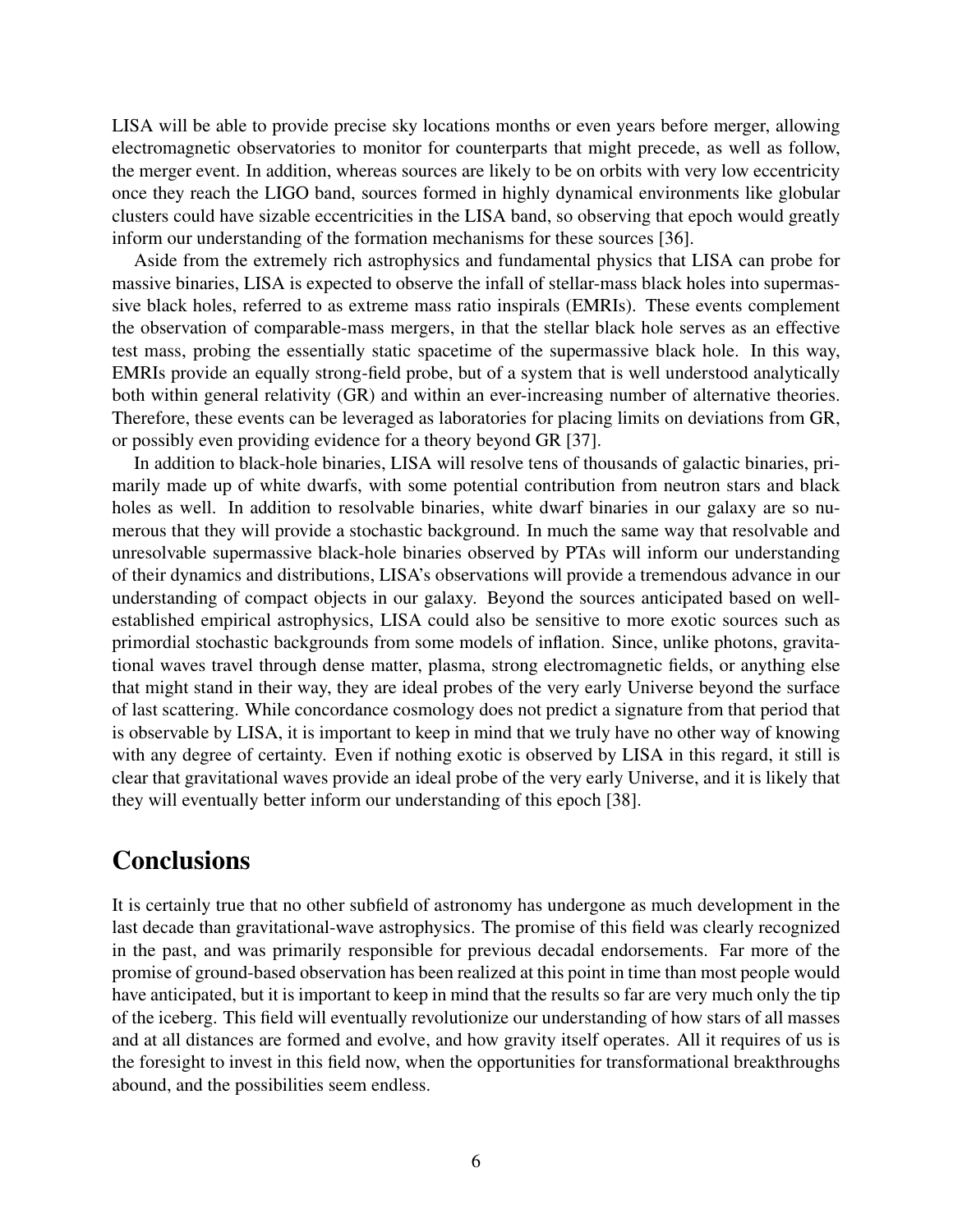## References

- [1] The LIGO Scientific Collaboration, the Virgo Collaboration, B. P. Abbott, et al. Observation of Gravitational Waves from a Binary Black Hole Merger. *Phys. Rev. Lett.*, 116:061102, 2016.
- [2] The LIGO Scientific Collaboration, the Virgo Collaboration, B. P. Abbott, et al. GW170817: Observation of Gravitational Waves from a Binary Neutron Star Inspiral. *Phys. Rev. Lett.*, 119:161101, 2017.
- [3] The LIGO Scientific Collaboration, the Virgo Collaboration, B. P. Abbott, et al. Multimessenger Observations of a Binary Neutron Star Merger. *Astrophys. J.*, 848:L12, 2017.
- [4] M. Armano et al. Sub-Femto-g Free Fall for Space-Based Gravitational Wave Observatories: LISA Pathfinder Results. *Phys. Rev. Lett.*, 116:231101, 2016. doi: 10.1103/Phys-RevLett.116.231101.
- [5] M. Armano et al. Beyond the Required LISA Free-Fall Performance: New LISA Pathfinder Results down to 20 µHz. *Phys. Rev. Lett.*, 120:061101, 2018. doi: 10.1103/Phys-RevLett.120.061101.
- [6] LIGO Scientific Collaboration. Instrument Science White Paper 2018, 2018. https://dcc.ligo.org/LIGO-T1800133/public.
- [7] The LIGO Scientific Collaboration, the Virgo Collaboration, B. P. Abbott, et al. GWTC-1: A Gravitational-Wave Transient Catalog of Compact Binary Mergers Observed by LIGO and Virgo during the First and Second Observing Runs. *arXiv e-prints*, art. arXiv:1811.12907, Nov 2018.
- [8] A. Lazzarini et al. What Comes Next for LIGO? Planning for the post-detection era in gravitational-wave detectors and astrophysics, 2016. LIGO Document P1600350.
- [9] Hang Yu et al. Prospects for Detecting Gravitational Waves at 5 Hz with Ground-Based Detectors. *Phys. Rev. Lett.*, 120:141102, Apr 2018. doi: 10.1103/PhysRevLett.120.141102.
- [10] The LIGO Scientific Collaboration, the Virgo Collaboration, B. P. Abbott, et al. Multimessenger observations of a binary neutron star merger. *Astrophys. J.*, 848(2):L12, 2017. doi: 10.3847/2041-8213/aa91c9.
- [11] The LIGO Scientific Collaboration, the Virgo Collaboration, B. P. Abbott, et al. Gw170817: Observation of gravitational waves from a binary neutron star inspiral. *Phys. Rev. Lett.*, 119:161101, 2017. doi: 10.1103/PhysRevLett.119.161101. URL https://link.aps.org/doi/10.1103/PhysRevLett.119.161101.
- [12] B. P. Abbott et al. Gravitational waves and gamma-rays from a binary neutron star merger: GW170817 and GRB 170817a. *Astrophys. J.*, 848(2):L13, oct 2017. doi: 10.3847/2041- 8213/aa920c.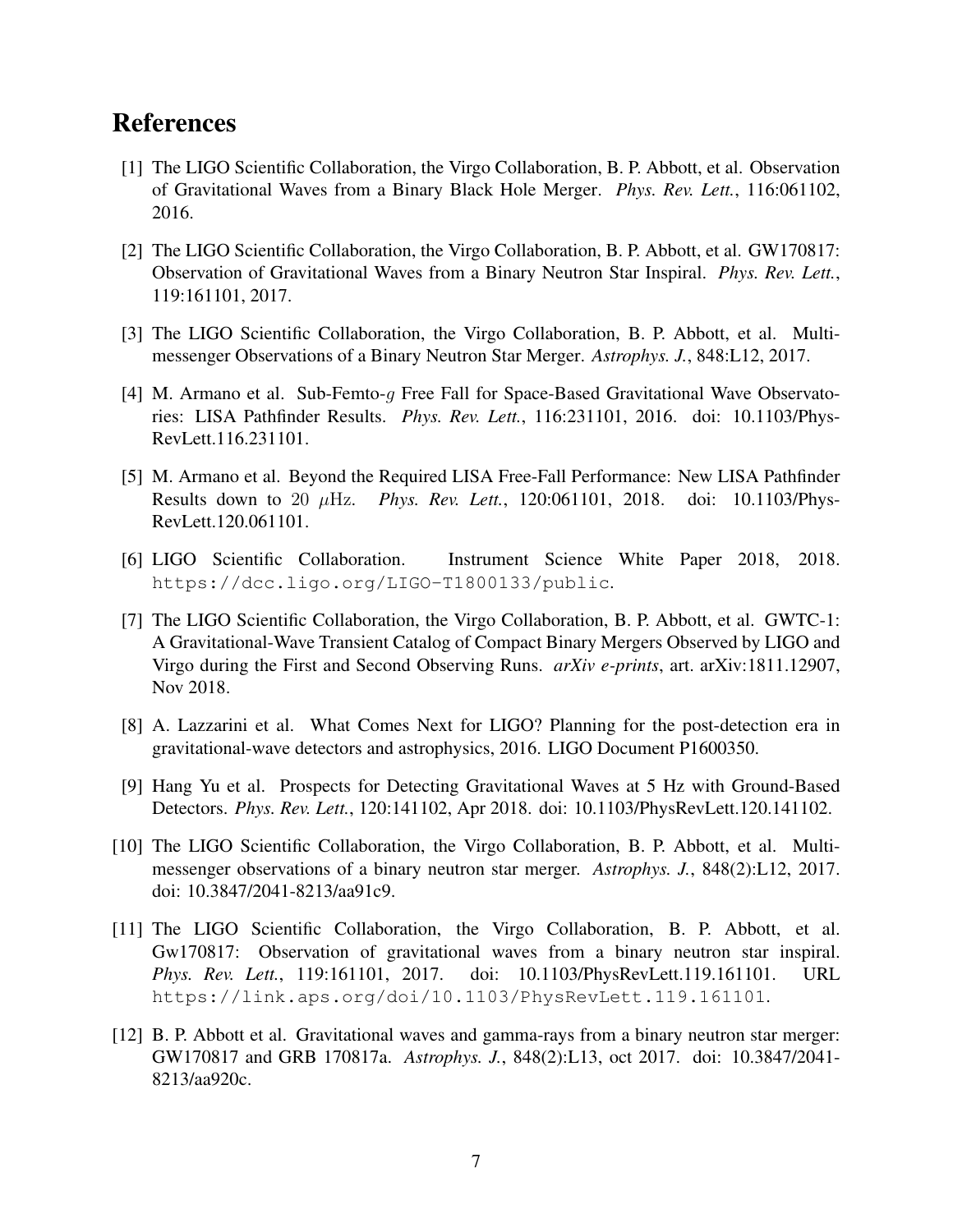- [13] B. P. Abbott et al. A gravitational-wave standard siren measurement of the Hubble constant. *Nature*, 551:85–88, Nov 2017. doi: 10.1038/nature24471.
- [14] Y. Akrami et al. Planck 2018 results. X. Constraints on inflation. arXiv:1807.06211 [astroph.CO], 2018.
- [15] P. A. R. Ade et al. BICEP2 / Keck Array X: Constraints on Primordial Gravitational Waves using Planck, WMAP, and New BICEP2/Keck Observations through the 2015 Season. *Submitted to: Phys. Rev. Lett.*, 2018.
- [16] Marc Kamionkowski and Ely D. Kovetz. The Quest for B Modes from Inflationary Gravitational Waves. *Ann. Rev. Astron. Astrophys.*, 54:227–269, 2016. doi: 10.1146/annurev-astro-081915-023433.
- [17] Z. Ahmed et al. BICEP3: a 95GHz refracting telescope for degree-scale CMB polarization. *Proc. SPIE Int. Soc. Opt. Eng.*, 9153:91531N, 2014. doi: 10.1117/12.2057224.
- [18] Thomas Essinger-Hileman et al. CLASS: The Cosmology Large Angular Scale Surveyor. *Proc. SPIE Int. Soc. Opt. Eng.*, 9153:91531I, 2014. doi: 10.1117/12.2056701.
- [19] K. Arnold et al. The Simons Array: expanding POLARBEAR to three multi-chroic telescopes. *Proc. SPIE Int. Soc. Opt. Eng.*, 9153:91531F, 2014. doi: 10.1117/12.2057332.
- [20] James Aguirre et al. The Simons Observatory: Science goals and forecasts. arXiv:1808.07445 [astro-ph.CO], 2018.
- [21] Kevork N. Abazajian et al. CMB-S4 Science Book, First Edition. arXiv:1610.02743 [astroph.CO], 2016.
- [22] R. Gualtieri et al. SPIDER: CMB Polarimetry from the Edge of Space. In *17th International Workshop on Low Temperature Detectors (LTD 17) Kurume City, Japan, July 17-21, 2017*, 2017. URL http://lss.fnal.gov/archive/2017/conf/fermilab-conf-17-570-ae.pdf.
- [23] Natalie N. Gandilo et al. The Primordial Inflation Polarization Explorer (PIPER). *Proc. SPIE Int. Soc. Opt. Eng.*, 9914:99141J, 2016. doi: 10.1117/12.2231109.
- [24] A. Suzuki et al. The LiteBIRD Satellite Mission Sub-Kelvin Instrument. In *17th International Workshop on Low Temperature Detectors (LTD 17) Kurume City, Japan, July 17-21, 2017*, 2018. doi: 10.1007/s10909-018-1947-7.
- [25] Karl Young et al. Optical Design of PICO, a Concept for a Space Mission to Probe Inflation and Cosmic Origins. arXiv:1808.01369 [astro-ph.IM], 2018.
- [26] Z. Arzoumanian et al. The NANOGrav 11 Year Data Set: Pulsar-timing Constraints on the Stochastic Gravitational-wave Background. *Astrophys. J.*, 859:47, 2018. doi: 10.3847/1538- 4357/aabd3b.
- [27] R. M. Shannon et al. Gravitational waves from binary supermassive black holes missing in pulsar observations. *Science*, 349:1522–1525, 2015. doi: 10.1126/science.aab1910.